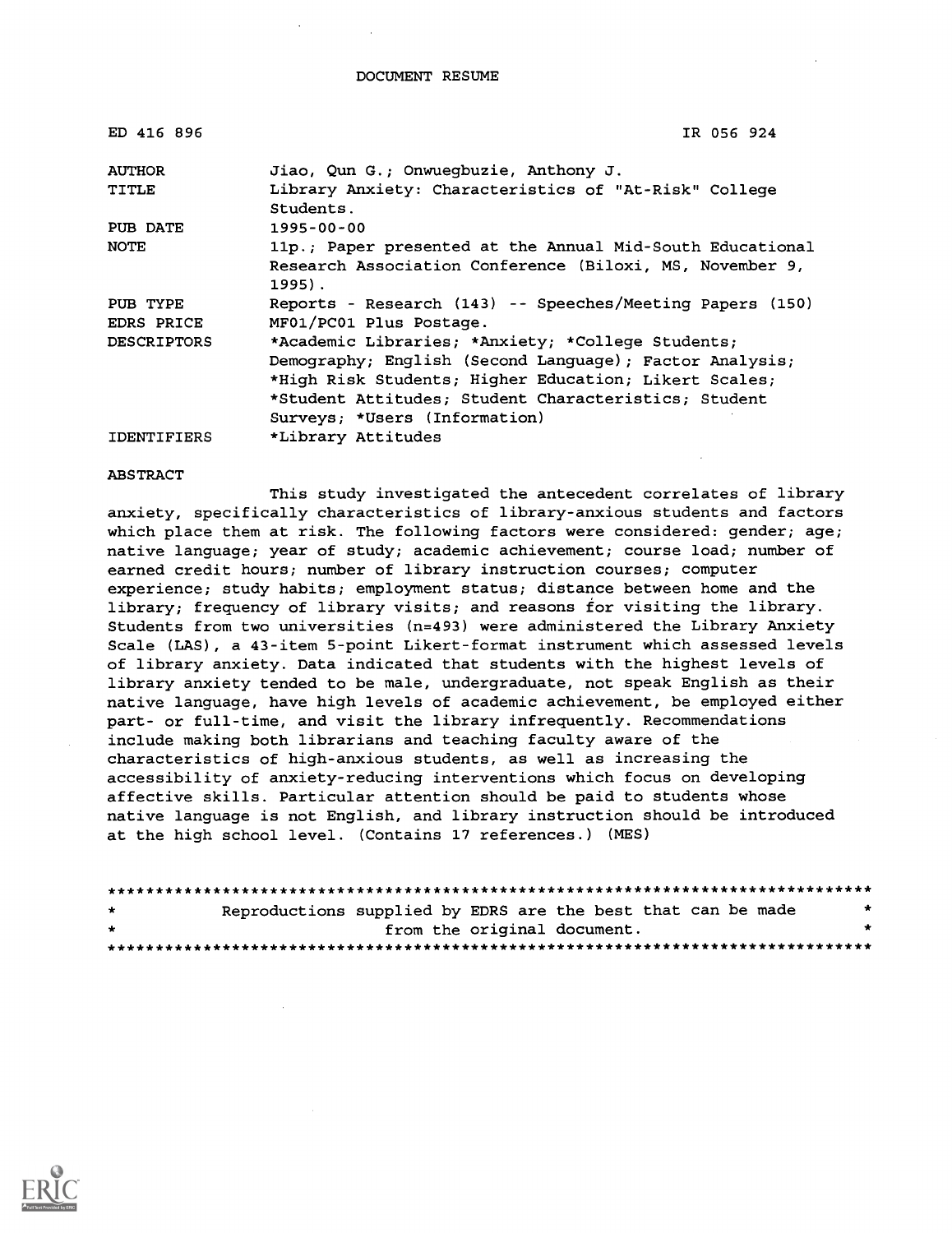

Library Anxiety: Characteristics of 'At-Risk' College Students

 $\frac{1}{2}$ 

ED 416896

Qun G. Jiao

Baruch College

The City University of New York

Anthony J. Onwuegbuzie

College of Education

University of Central Arkansas

"PERMISSION TO REPRODUCE THIS U.S. DEPARTMENT OF EDUCATION<br>Office of Educational Research and Improvement<br>EDUCATIONAL RESOURCES INFORMATION MATERIAL HAS BEEN GRANTED BY CENTER (ERIC) A. J. Onwuegbuzie This document has been reproduced as received from the person or organization originating it. □ Minor changes have been made to improve reproduction quality. TO THE EDUCATIONAL RESOURCES Points of view or opinions stated in this document do not necessarily represent INFORMATION CENTER (ERIC)." official OERI position or policy. Paper presented at the annual conference of the Mid-South Educational Research Association, Biloxi, MS, November 9, 1995.  $\sigma$  and  $\sigma$  $\sim$   $\sim$ BEST COPY AVAILABLEFull Text Provided by ERIC  $\tilde{z}$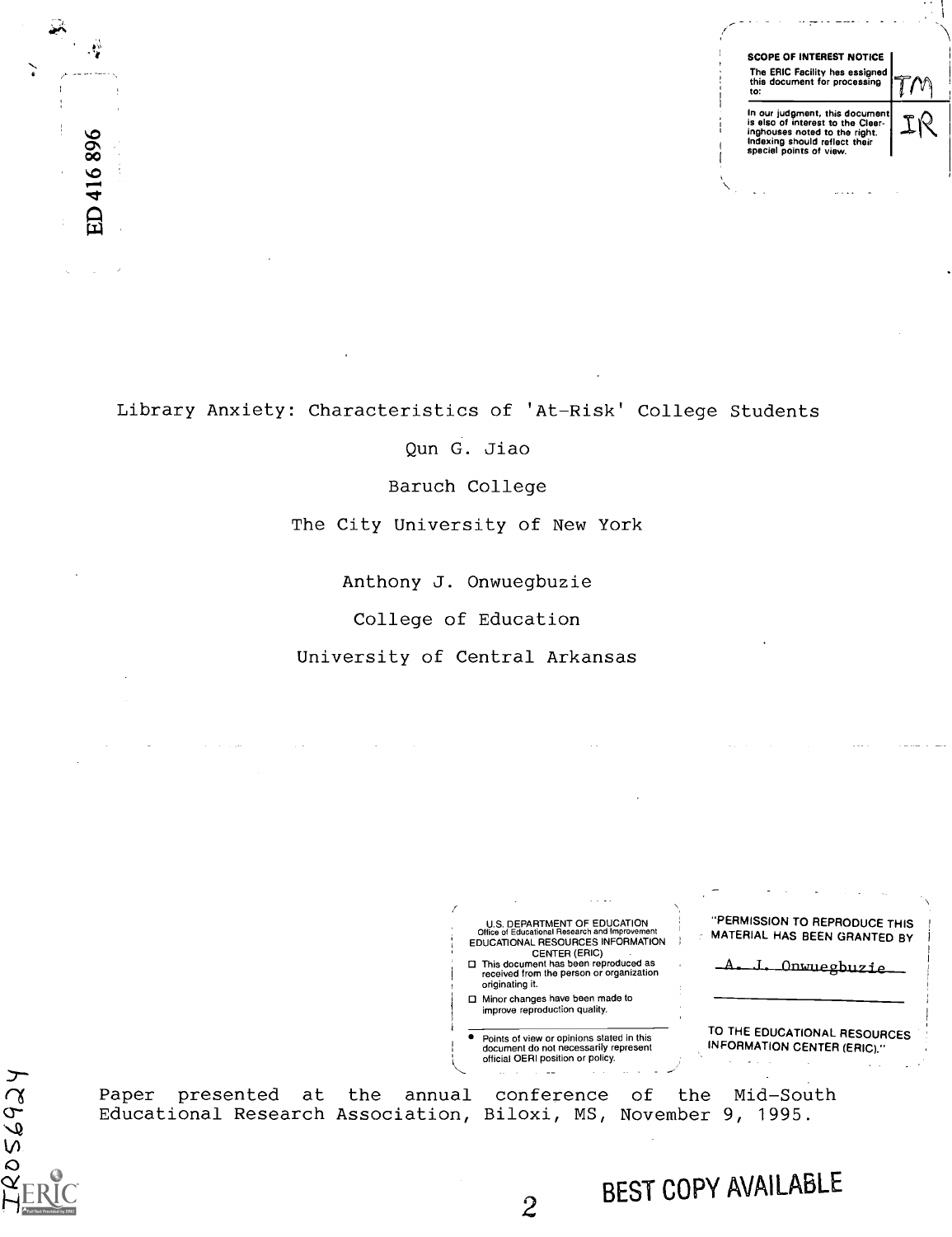Library Anxiety

2

Library Anxiety: Characteristics of 'At-Risk' College Students

One of the major objectives of library instruction is to promote, to develop, and to maintain information literacy, such that students will become self-reliant library users who function effectively as independent lifelong learners. According to the American Library Association Presidential Committee on Information Literacy (1989), the information-literate individual "must be able to recognize when information is needed and have the ability to locate, evaluate, and use effectively the needed information" (p. 1). However, due to the overwhelming amount of information available from a variety of sources in today's academic libraries, students are faced with the task of using the library in new and challenging ways (Bostick, 1992).

Within the last ten years, library anxiety has been identified as a psychological barrier for many college students. Library anxiety is an uncomfortable feeling or emotional disposition, experienced in a library setting, which has cognitive, affective, physiological, and behavioral ramifications. It is characterized by ruminations, tension, fear, feelings of uncertainty and helplessness, negative self-defeating thoughts, and mental disorganization, which debilitate information literacy (Jiao & Onwuegbuzie, 1995).

Mellon (1986) proposed the first widely accepted conceptualization of library anxiety, which arose from a two-year qualitative study conducted on 6,000 undergraduate students.

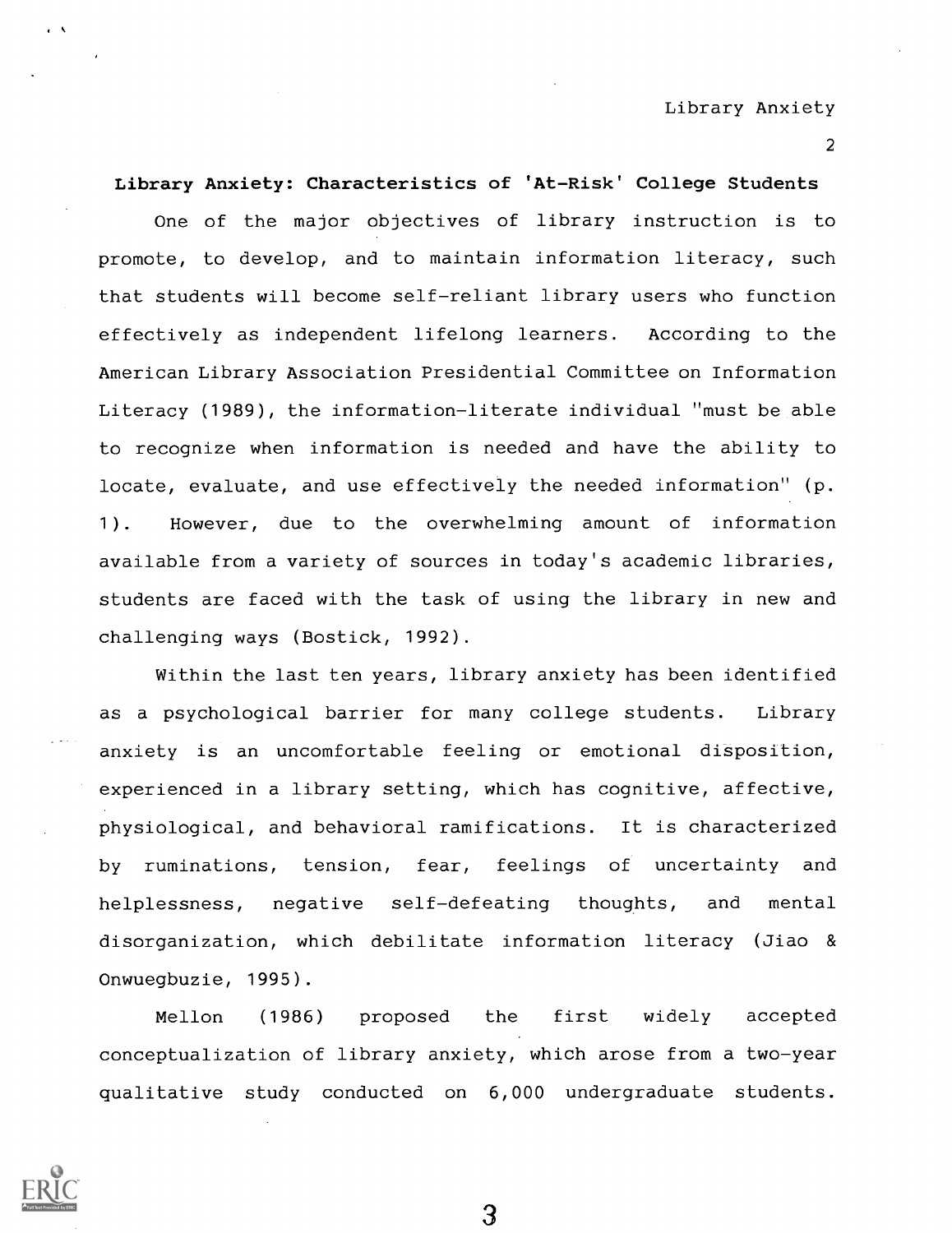Mellon's theory "has serious implications for basic skills curriculum design" (Wright & Larson, 1990, p. 106). Mellon found that for the majority of students (75%-85%), initial library research experiences induce anxiety, culminating in searchavoidance behaviors, which, in turn, prevent them from developing library skills. Specifically, some students become so anxious about having to collect information in a library that they are unable to approach the task in a systematic manner. Mellon theorized that feelings of anxiety stem from one or more of the following four sources: (1) the relative size of the library (the most prevalent cause); (2) a lack of knowledge about the location of materials, equipment, and the like; (3) how to initiate their library research; and (4) how to proceed. According to Mellon's theory, library-anxious students feel that (1) other students are adept at using the library, while they alone are inept; (2) their incompetence is a source of embarrassment and consequently should be kept hidden; and (3) asking questions will reveal their ignorance (Mellon, 1988). These students' reluctance to share their feelings of anxiety apparently can lead to instructors overestimating their students' library skills (Jacobson, 1991).

Although there appears to be widespread agreement that library anxiety is a prevalent phenomenon and that additional research is needed to document and expand the dimensions of the theory of library anxiety (Egan, 1992, Mech & Brooks, 1995), there is a paucity of empirical research in this area. Research on library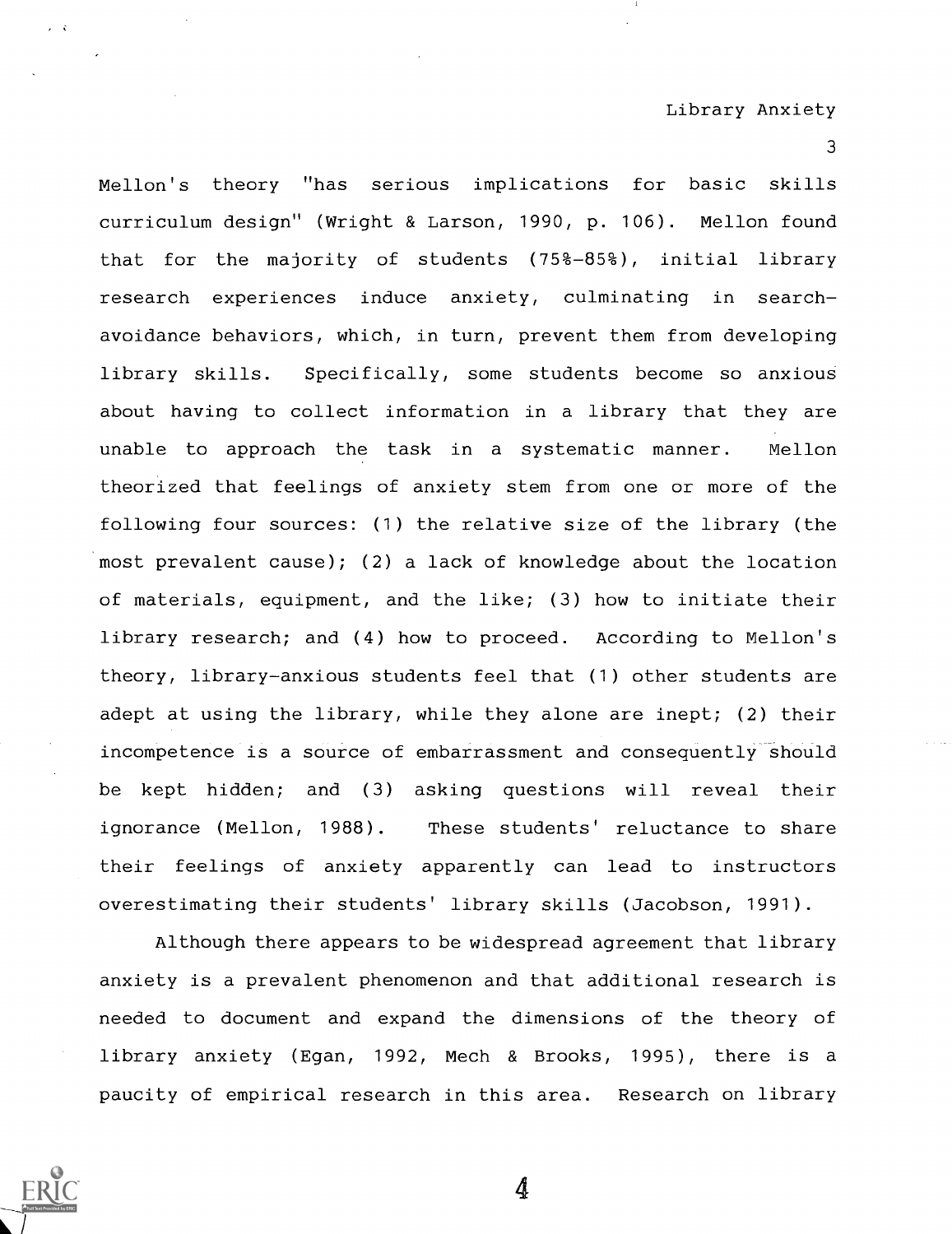anxiety subsequent to Mellon's (1986) landmark study, has been largely theoretical in nature (e.g., Westbrook & DeDecker, 1993). Even studies which have used either quantitative or qualitative techniques have tended to focus on interventions (e.g., Bungard, 1987; Joseph, 1991; Kupersmith, 1987; Mellon, 1988; Zahner, 1992). However, before effective interventions can be implemented, it is important that classroom instructors and librarians are cognizant of the students who are most "at-risk" with respect to library anxiety. Thus, the purpose of this study was to investigate the antecedent correlates of library anxiety. Specifically, the main research question which guided the study was: What are the characteristics of library-anxious students, and the factors which place them at risk? The following factors were considered in this study: gender, age, native language, year of study, academic achievement, semester course load, number of earned credit hours, number of library instruction courses undertaken, computer usage experience, study habits, employment status, distance between home and the nearest academic library, frequency of library visits, and reasons for visiting the library.

### Subjects and Procedure

Two hundred and ninety-three mid-southern and 200 northeastern university students were administered the Library Anxiety Scale (LAS; Bostick, 1992). The LAS is a 43-item, 5-point Likert-format instrument which assesses levels of library anxiety. High scores on the scale represent high levels of library anxiety. A

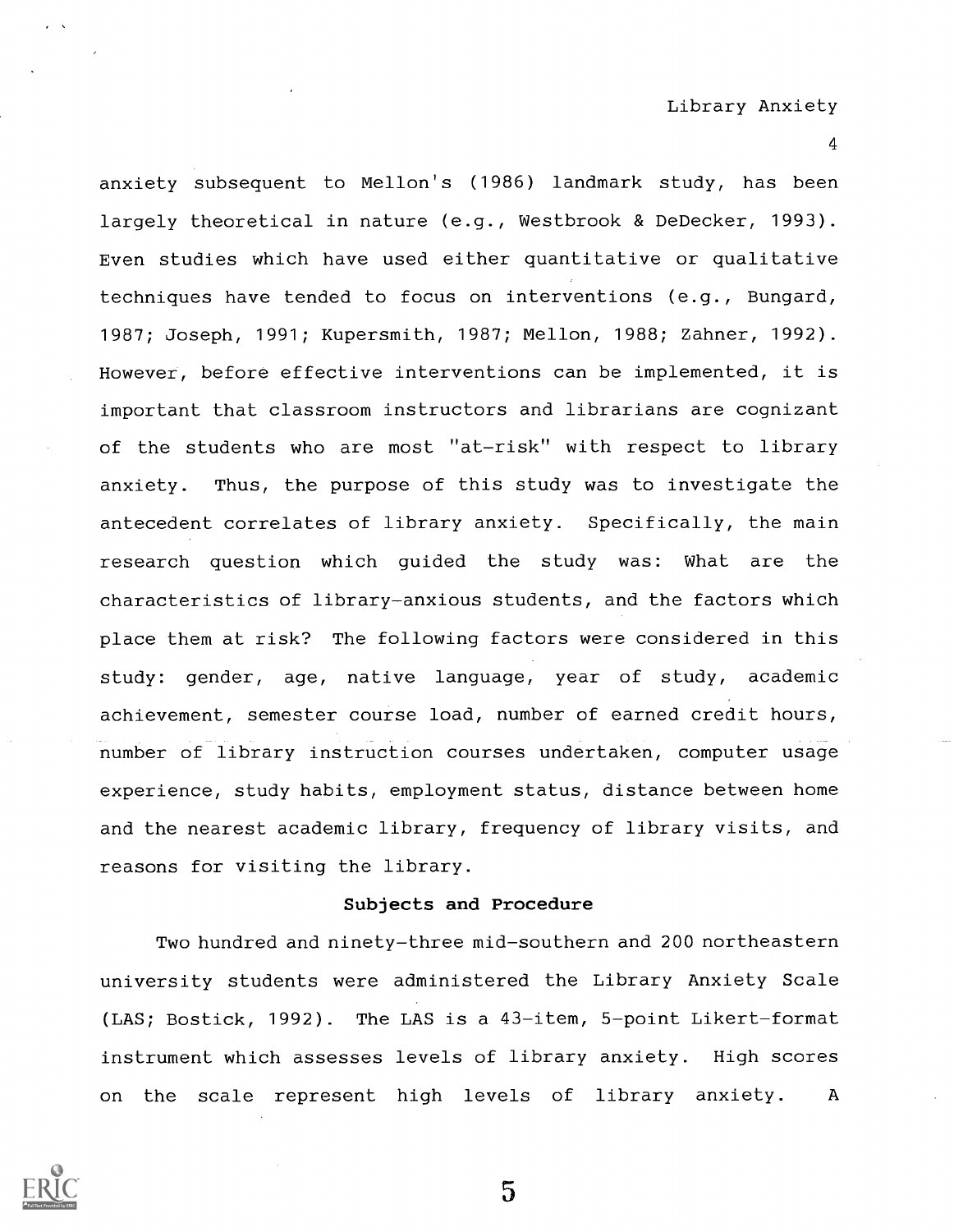Cronbach's alpha reliability of .80 and a three-week test-retest reliability of .74 were reported by the author (Bostick, 1992). For the present study, the reliability of the LAS, as measured by coefficient alpha, was .92. Since no difference in mean library anxiety level was found between students from the two universities ( $t = 1.50$ ,  $p > .05$ ), responses were combined. This culminated in a overall sample of 493 students. The ages of the respondents ranged from 18 to 60 years (mean =  $21.8$ ,  $SD = 6.1$ ), with females comprising 62% of the sample.

## Data Analyses and Results

A setwise multiple regression analysis revealed the following variables which contributed significantly ( $F = 5.17$ ,  $p \leftarrow .0001$ ) to the prediction of library anxiety: sex  $(F = 2.19, p \times .14)$ , age  $(F$ = 3.36,  $p \, \langle \, .07 \, \rangle$ , native language ( $F = 2.19$ ,  $p = .14$ ), grade point average  $(F = 2.74, p \times .10)$ , year of study  $(F = 3.84, p \times .01)$ , employment status ( $F = 2.71$ ,  $p \leftarrow .10$ ), frequency of library visits  $(F = 9.43, p \cdot .005)$ , and reasons for using the library  $(F = 18.0, p \cdot .005)$  $p \leftarrow .0001$ ). Specifically, students with the highest levels of library anxiety tended to be male, undergraduate, those who did not speak English as their native language, who had high levels of academic achievement, who were engaged in either part-time or fulltime employment, and who infrequently visited the library. In addition, when library-anxious students visited the library, they tended to do so either to use the online/computer index, to return a book, to conduct a library search for a thesis/dissertation, to

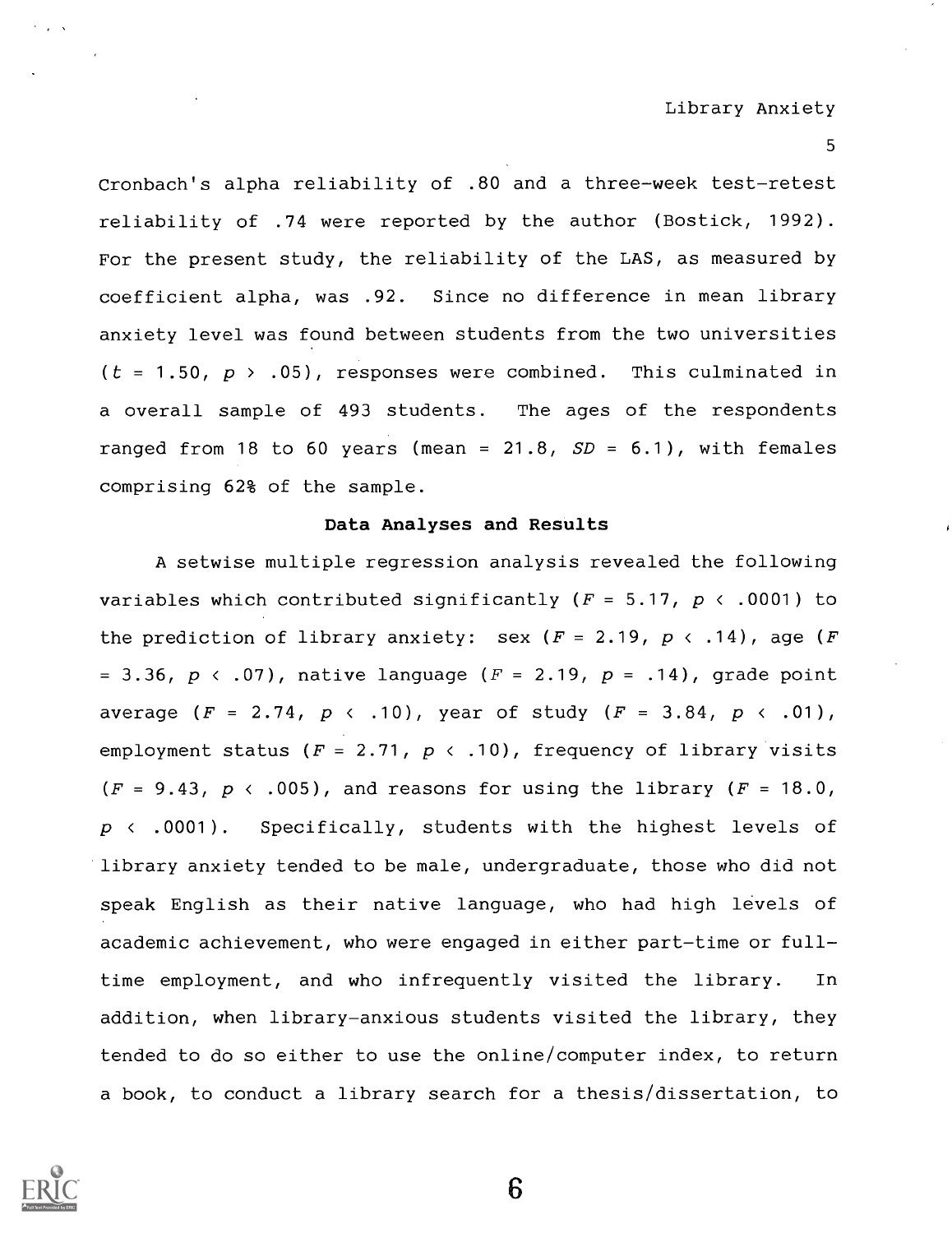obtain a book or article for an assignment, or to study for a class project.

### Discussion

A number of researchers have suggested that library anxiety is a debilitating phenomenon which must be overcome by students in order for them to take full advantage of library instruction and library use (Kuhlthau, Turock, George, & Belvin, 1990; Mellon, 1986). This article provides a framework for librarians and teaching faculty to which to refer in their attempts to make libraries a more positive experience for students. The findings of this study add to the scant body of empirical evidence concerning library anxiety. Based on these findings, recommendations include making both librarians and teaching faculty aware of the characteristics of high-anxious students, as well as increasing the accessibility of anxiety-reducing interventions which focus on developing affective skills. Knowledge of the characteristics of library-anxious students, could facilitate instructional strategies which would reduce anxiety and thus enable students to exploit 'fully the resources available to them. It is further recommended that librarians and teaching faculty collaborate in order to reduce anxiety and support learning objectives.

The results of this study demonstrate that particular attention should be paid to students whose native language is not English. The high levels of anxiety reported by these students may stem from cultural differences, communication difficulties, and the

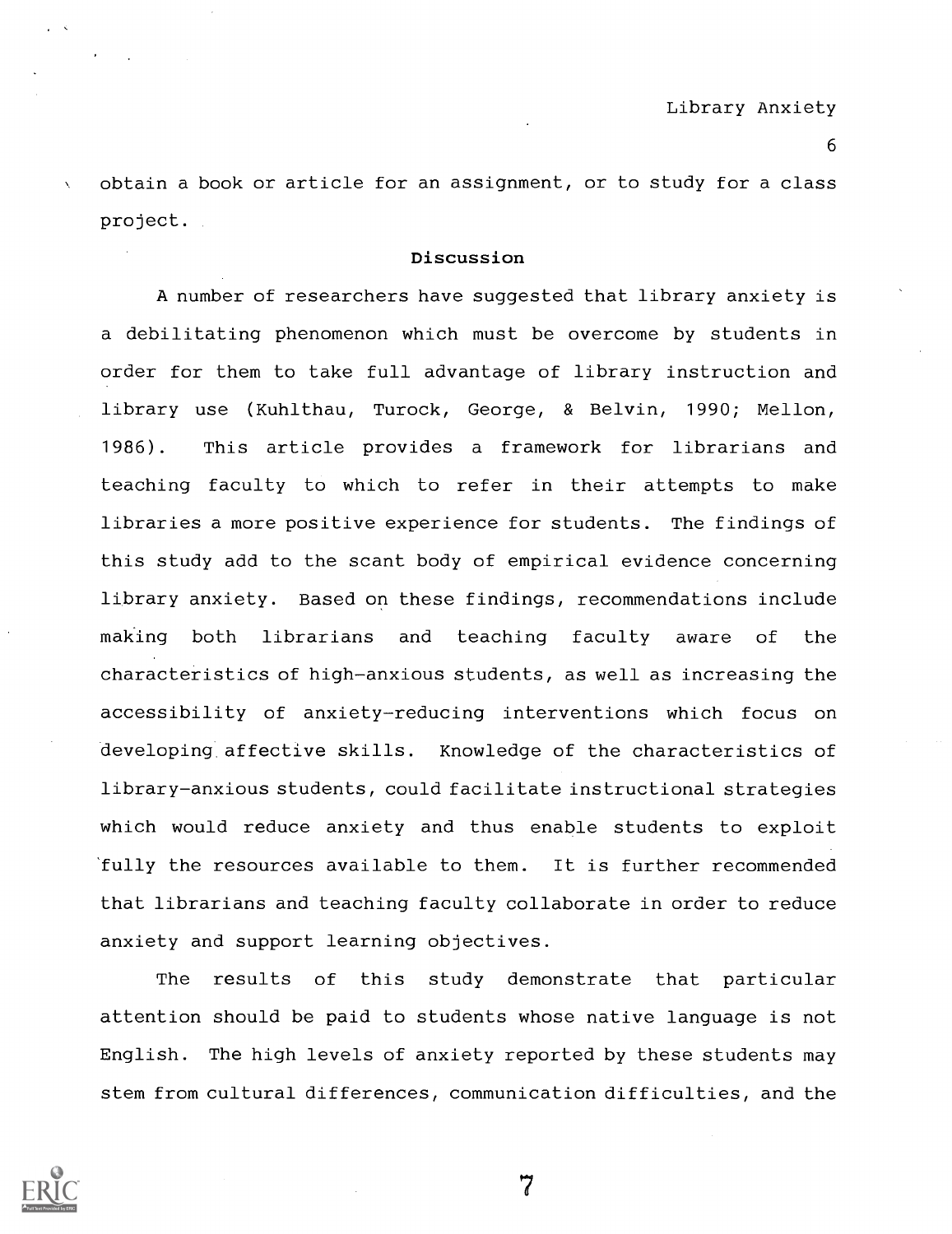inability to conceptualize and to apply the English language system (Goudy & Moushey, 1984). In addition, uncertainties about what behaviors are appropriate, as well as what level of service is available may prevail for these students (#18). In any case, the present research findings support the contention that foreign students can experience significantly greater problems adapting to and using the library than do their counterparts (Goudy & Moushey, 1984). Although librarians cannot be expected to teach English to foreign students, they can and must provide assistance to these students with all aspects of the library search process, including experience in using periodicals, on-line catalogs, and computerized indexes. Relatively little has been written about foreign students' experiences with and attitudes towards libraries (Goudy & Moushey, 1984). In fact, the current study is the first to demonstrate empirically that students whose native language is not English experience particularly high levels of library anxiety.

The finding that freshman and sophomore students typically are the most library-anxious suggests that library instruction should be introduced at high school level. In this respect, college librarians should liaise with school librarians in order to provide effective library experiences for students prior to their entering college.

Although a relationship between library anxiety and frequency of visits was found, the causal direction is unknown. That is, it is not known whether infrequent visits increase anxiety levels or

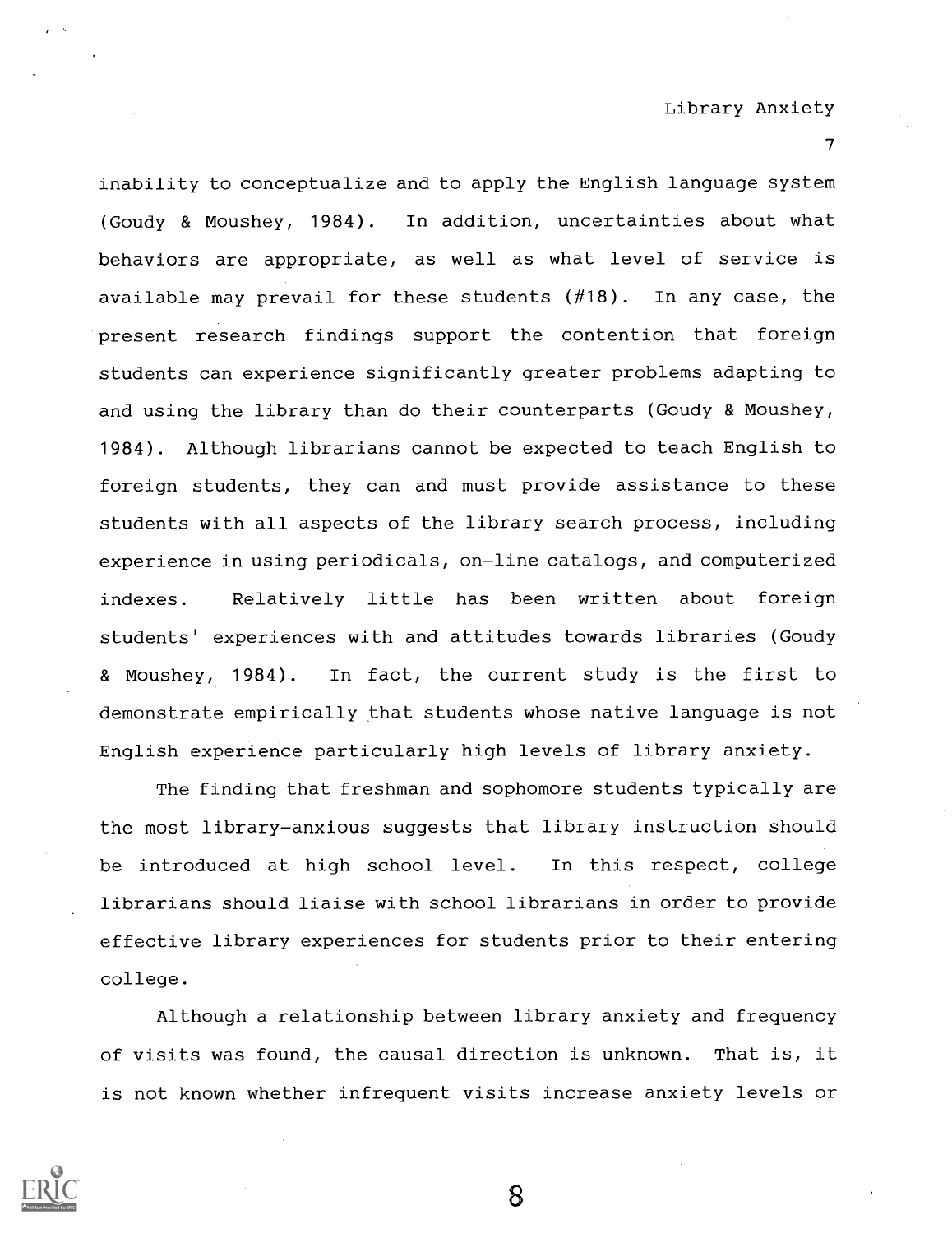whether high levels of library anxiety culminate in library avoidance. It is hoped that further research will shed more light on this and the other relationships found in this study.

 $\overline{9}$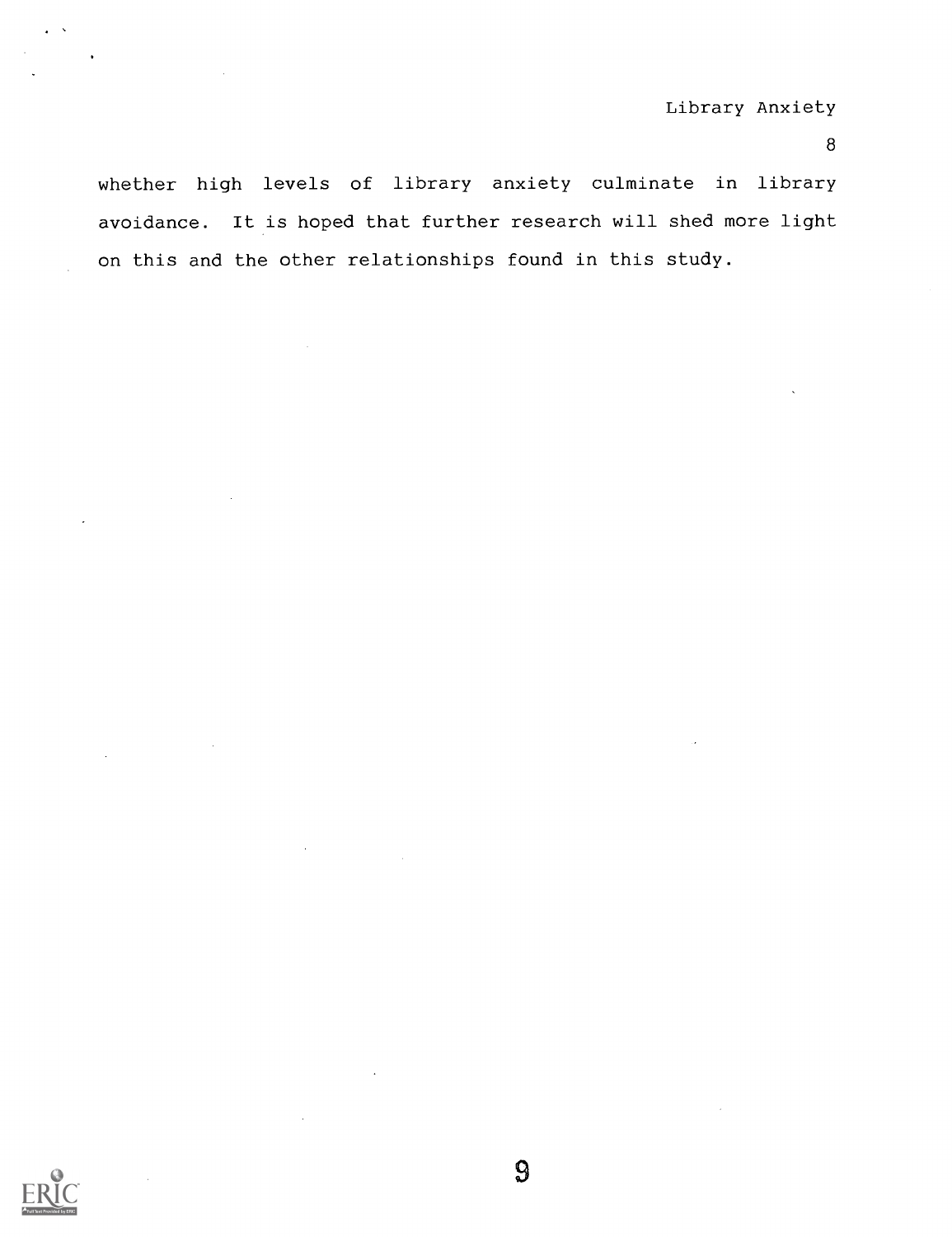#### References

American Library Association Presidential Committee on Information Literacy (1989). Final Report. Chicago, IL: American Library Association.

Bostick, S.L. (1992). The development and validation of the Library Anxiety Scale (Doctoral dissertation, Wayne State University, 1992). Dissertation Abstracts International, 53-12, Section A, 4116.

Bungard, T. (1987). Reducing library anxiety and defining "teaching." Research Strategies, 5, 146-148.

Egan, P.J. (1992). Bridging the gap between the student and the library. College Teaching, 41, 67-70.

Jacobson, F.F. (1991). Gender differences in attitudes toward using computers in libraries: An exploratory study. Library and Information Science Research, 13, 267-279.

Joseph, M.E. (1991). The cure for library anxiety--it may not be what you think. Catholic Library World, 63, 111-114.

Kuhlthau, C.C. (1991). Inside the search process: Information seeking from the user's perspective. Journal of the American Society for Information Science, 42(5), 361-371.

Kuhlthau, C.C. (1988). Developing a model of the library search process: Cognitive and affective aspects. Reference Quarterly, 28, 232-242.

Kuhlthau, C.C., Turock, B.J., George, M.W., & Belvin, R.J. (1990). Validating a model of the search process: a comparison of

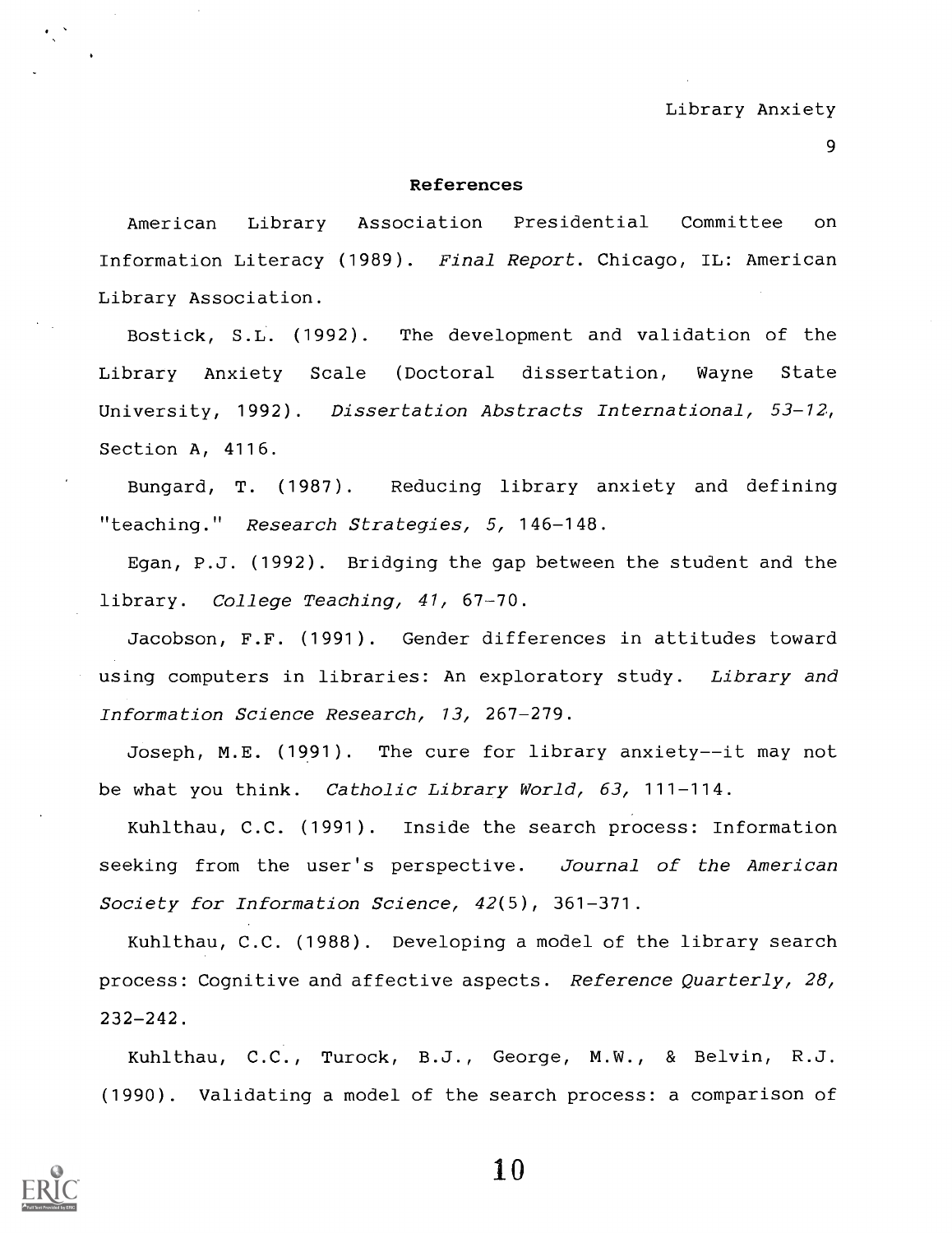#### Library Anxiety

10

academic, public and school library users. Library and Information Science Research, 12, 5-31.

Kupersmith, J. (1987). "Library anxiety" and library graphics. Research Strategies, 5, 36-38.

Mech, T.F., & Brooks, C.I. (1995). Library anxiety among college students: An exploratory study. Paper presented at the 7th National Conference of the Association of College and Research Libraries, Pittsburgh, PA, March 30-April 2, 1995.

Mellon, C.A. (1986). Library anxiety: A grounded theory and its development. College and Research Libraries, 47, 160-155.

Mellon, C.A. (1988). Attitudes: the forgotten dimension in library instruction. Library Journal, 113, 137-139.

Jiao, Q.G., & Onwuegbuzie, A.J. The nature and etiology of library anxiety. Submitted for publication.

Westbrook, L., & DeDecker, S. (1993). Supporting user needs and skills to minimize library anxiety: Considerations for academic libraries. The Reference Librarian, 40, 43-51.

Wright C. & Larson, M.E. (1990). Basic information access skills: curriculum design using a matrix approach. Research Strategies, 8, 104-115.

Zahner, J. (1993). Thoughts, feelings and actions: Integrating domains in library instruction. Paper presented at the annual meeting of Association for Educational Communications and Technology, New Orleans, LA, January 13-17, 1993. Proceedings of Selected Research and Development Presentations.